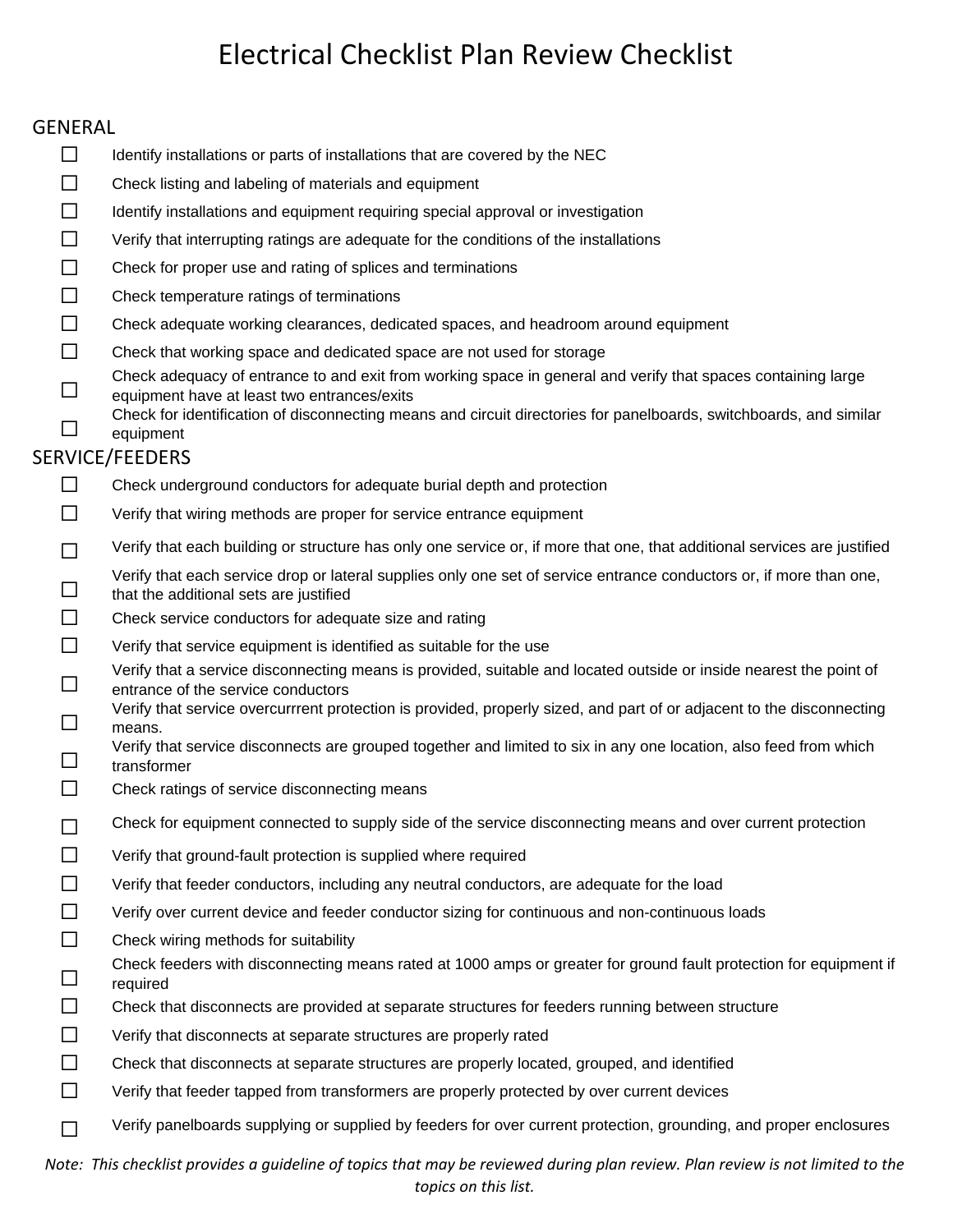- $\Box$  Check that wiring methods used are appropriate for conditions and occupancy ☐ Verify panelboards for proper over current protection ☐ Check individual and multioutlet branch circuits for proper ratings Verify conductors and over current protection for consideration of continuous and noncontinuous loads, multioutlet loads, and minimum ampacity and size BRANCH CIRCUITS ☐ Check branch circuits supplying receptacles and other outlet devices for permitted ratings of circuits and receptacles ☐ Verify branch circuit loads do not exceed maximum permitted loads  $\Box$  Verify that branch circuits supplying motors are sized according to ART. 430 or 440  $\Box$  Verify that branch circuits supplying inductive lighting loads are based on ballast ratings ☐ Verify that branch circuits are used to supply only permissible loads based on their ratings  $\Box$  Verify for compliance with branch circuit voltage limitations □ Check that all conductors of a circuit are grouped together □ Check insulation values where conductors of different systems share common enclosures  $\Box$  Check cover, fill, protection, and allowances for ground movement on underground conductors and raceways ☐ Check that electrical raceways and cable trays are used exclusively for electrical conductors  $\Box$  Verify conductor fill in raceways  $\Box$  Verify that fire ratings have been restored at electrical penetrations  $\Box$  Check installations of wiring in ducts, plenums, and other air handling spaces for proper method and materials  $\Box$ Verify that switches are located not over 6ft 7in (2m) high and that they can be operated from readily accessible places unless otherwise permitted ☐ Check that the voltage between adjacent grouped or ganged devices is not over 300 volts or that barriers are installed  $\Box$  Check that switches and receptacles are used within their ratings  $\Box$  Check that receptacle ratings and branch circuit ratings are compatible GROUNDING AND BONDING  $\Box$  Determine what grounding electrodes are available on the premises □ Determine which other electrode are required or used ☐ Verify that the grounding electrode conductor or conductors are properly sized □ Check that water pipe is bonded  $\Box$  Verify the size, type, and installation of the main bonding jumper  $\Box$  Verify the size of service equipment bonding jumper  $□$  Verify that the grounded service conductor size is adequate ☐ Check separately derived systems for proper grounding electrodes, grounding electrode conductors , and bonding jumpers
	- Check that water pipe and structural metal building frames in the area served by each separately derived
	- ☐ systems are bonded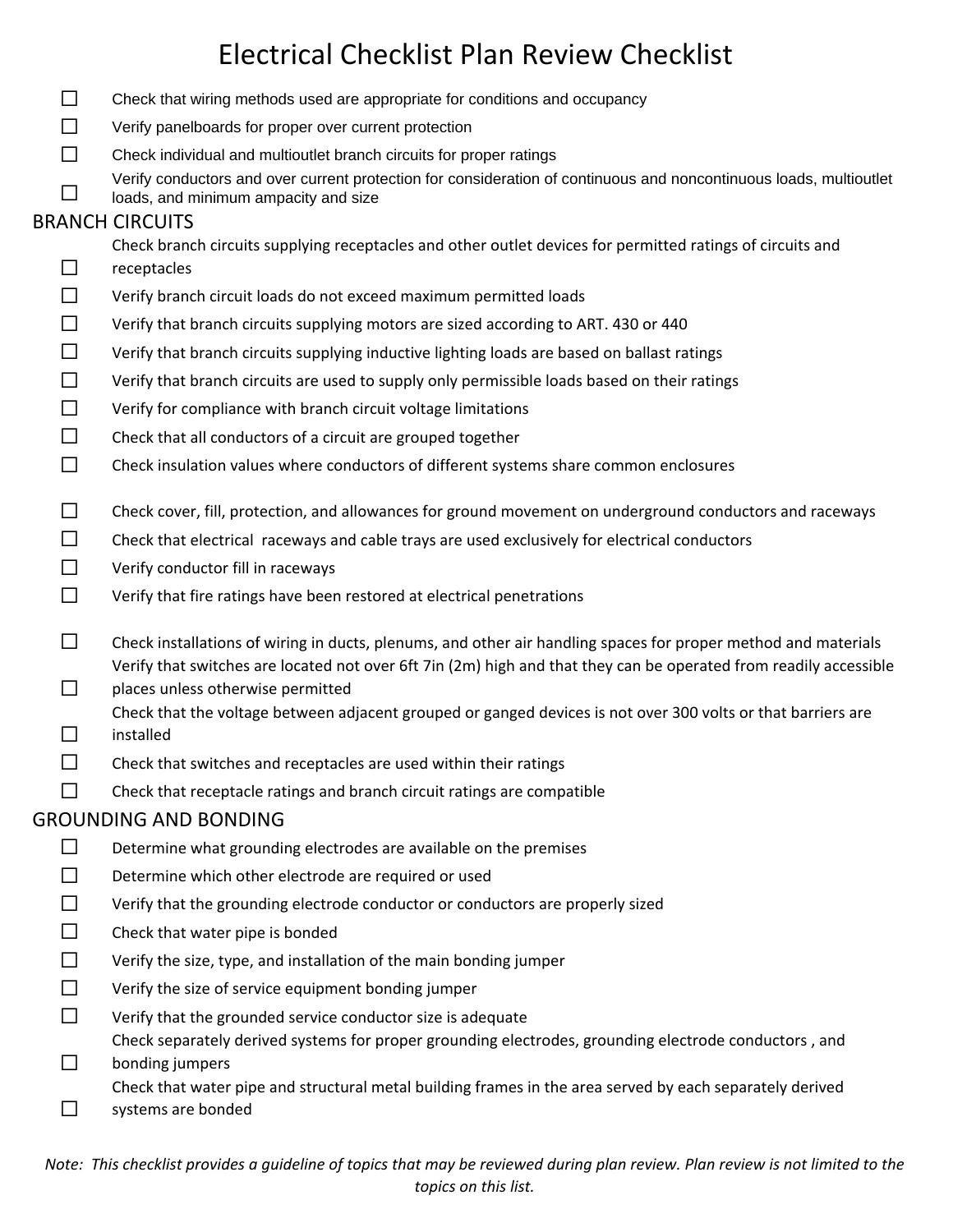| ┑             | Identify equipment that is required to be grounded                                                                                                               |
|---------------|------------------------------------------------------------------------------------------------------------------------------------------------------------------|
| $\Box$        | Check appropriate grounding methods for equipment fastened in place or connected by permanent wiring<br>methods                                                  |
| □             | Check appropriate types of equipment grounding conductors                                                                                                        |
| $\Box$        | Check separate equipment grounding conductors for proper sizing and identification                                                                               |
| $\Box$        | Check proper grounding at separate buildings or structures                                                                                                       |
| □             | Check bonding of raceways and cables sheaths containing circuits operating at over 250 volts to ground                                                           |
| П             | Check for occupancies or equipment with special grounding or bonding requirements                                                                                |
| <b>MOTORS</b> |                                                                                                                                                                  |
| □             | Verify that ampacities and sizing of components other than overload devices are based on tables values rather<br>than nameplate values                           |
| $\Box$        | Verify that conductors ampacities for individual motors are at least 125 percent of table FLC                                                                    |
| $\Box$        | Verify conductors supplying multiple motors for ampacities equal to at least the sum of FLC plus 125 percent of<br>largest motor                                 |
| $\Box$        | Verify that motor overload protection does not exceed permitted values                                                                                           |
| $\Box$        | Verify that short circuit and ground fault protection for motor branch circuits does not exceed permitted values                                                 |
| $\Box$        | Verify that short circuit and ground fault protection for motor feeders does not exceed permitted values                                                         |
| $\Box$        | Verify motor control circuits for proper over current protection                                                                                                 |
| $\Box$        | Verify that motor controllers are provided for motors and that they are of the proper type and have adequate<br>ratings, including short circuit current ratings |
| □             | Check MMC's for proper ratings, protection, workspace, and dedicated space                                                                                       |
| □             | Check that motor disconnects are of the proper type and rating                                                                                                   |
| П             | Check that controller disconnects are in sight of controllers, are readily accessible, and adequate workspace                                                    |
| $\Box$        | Check that motor disconnects are in sight of motors, are readily accessible, and have adequate workspace                                                         |
|               | AIR CONDITIONING AND REFRIGERATING EQUIPMENT                                                                                                                     |
| ΙI            | Identify equipment subject to Article 440. Equipment containing hermetic refrigerant motor compressors                                                           |
| $\Box$        | Verify the applicable nameplate information for the equipment                                                                                                    |
| ΙI            | Verify that branch circuits conductor sizes are adequate on the basis of the applicable nameplate information                                                    |
| □             | Verify that conductors supplying several units are adequately sizes                                                                                              |
| $\Box$        | Verify that branch circuit overloads protection is provided and properly sized                                                                                   |
| □             | Verify that branch circuit short circuit and ground fault protection is provided and properly sized                                                              |
| ΙI            | Verify that feeder short circuit and ground fault protection is provided and properly sized where applicable                                                     |
|               | Verify that controllers have adequate ratings, including short circuit current rating, where they are not part of                                                |
|               | listed multimotor or combination load equipment                                                                                                                  |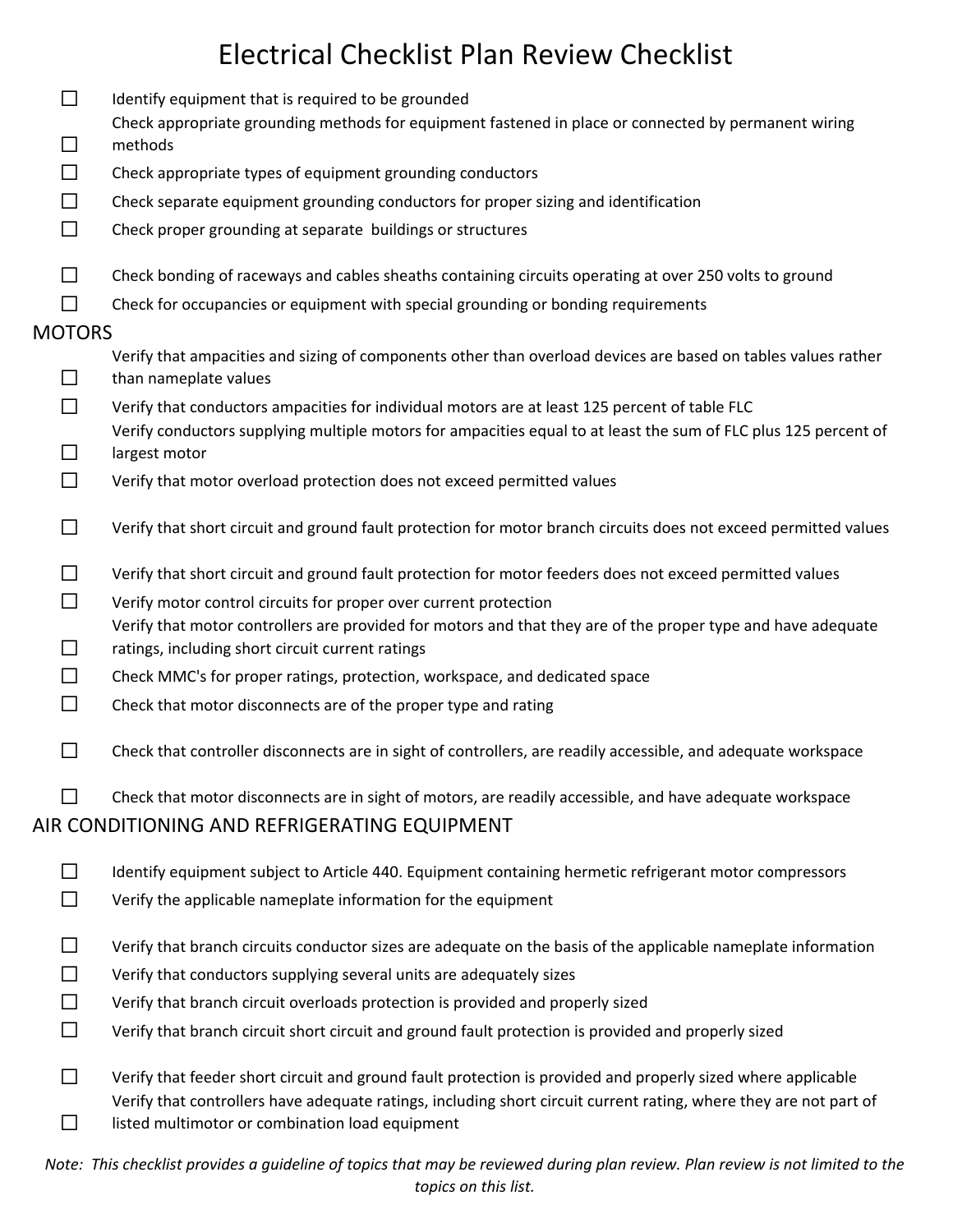- □ Check that disconnecting means have rating adequate for the equipment
- ☐ Check that disconnecting means are within sight and readily accessible from the equipment and that working spaces are adequate
	- Check that conductors, receptacles, and over current devices for room air conditioners are properly sized and
- ☐ that LCDI or AFCI protection is provided for cords
- ☐ Check for receptacles and adequate lighting for servicing mechanical equipment

### TRANSFORMERS

- $\Box$  Identify transformers that are covered by Article 450
- ☐ Verify that over current protection for transformers over 600 V is provided and properly sized
- ☐ Verify that over current protection for transformers or less 600 V is provided and properly sized
- $□$  Verify that over current protection is provided for transformers primary conductors
- ☐ Verify that over current protection is provided for transformers secondary conductors
- $\Box$  Check transformer installations for adequate ventilation and spacing from walls and obstructions
- $\Box$  Check transformers for ready access or proper installation in the open or in hollow spaces Check indoor dry type transformers for separation from combustibles or, based on rating, installation in fire
- ☐ resistant rooms or vaults
- $\Box$  Check outdoor dry type transformers for weatherproof enclosures
- ☐ Verify that liquid insulated transformers are installed in accordance with the requirements for location and type of insulating liquid
	- Verify transformer vaults for adequate construction, access, ventilation, and drainage for foreign systems in vault
- ☐

### **CAPACITORS**

- $\Box$  Check capacitors for proper enclosures and guards
- $□$  Verify that conductors are properly sized on the basis of the current rating of the capacitor(s) Verify that capacitors other than those connected to the load side of motor overload devices have disconnects
- ☐ and proper over current protection Verify that overload devices ratings have been corrected where capacitors are connected to the load side of
- ☐ motor overload devices
- $\Box$  Check capacitors over 600 V for proper switching, over current protection, identification, and grounding
- $\Box$  Check that a proper means for discharge has been provided for capacitors

### ELEVATORS, DUMBWAITERS, ESCALATORS, WHEELCHAIR LIFTS AND STAIRWAY LIGHTING

- □ Check required working clearances around elevator electrical equipment
- $□$  Verify conductors for proper insulation type and minimum size
- $\Box$  Verify ampacity of branch circuit and feeder conductors
- $\Box$  Check proper wiring methods
- $\Box$  Check the required branch circuits for car lighting, receptacles, ventilation and air conditioning
- $□$  Verify the required branch circuit for machine room, lighting and receptacle
- ☐ Verify required branch circuit for hoist way pit lighting and receptacle
- ☐ Verify for required receptacle and light switch provisions in machine rooms and pits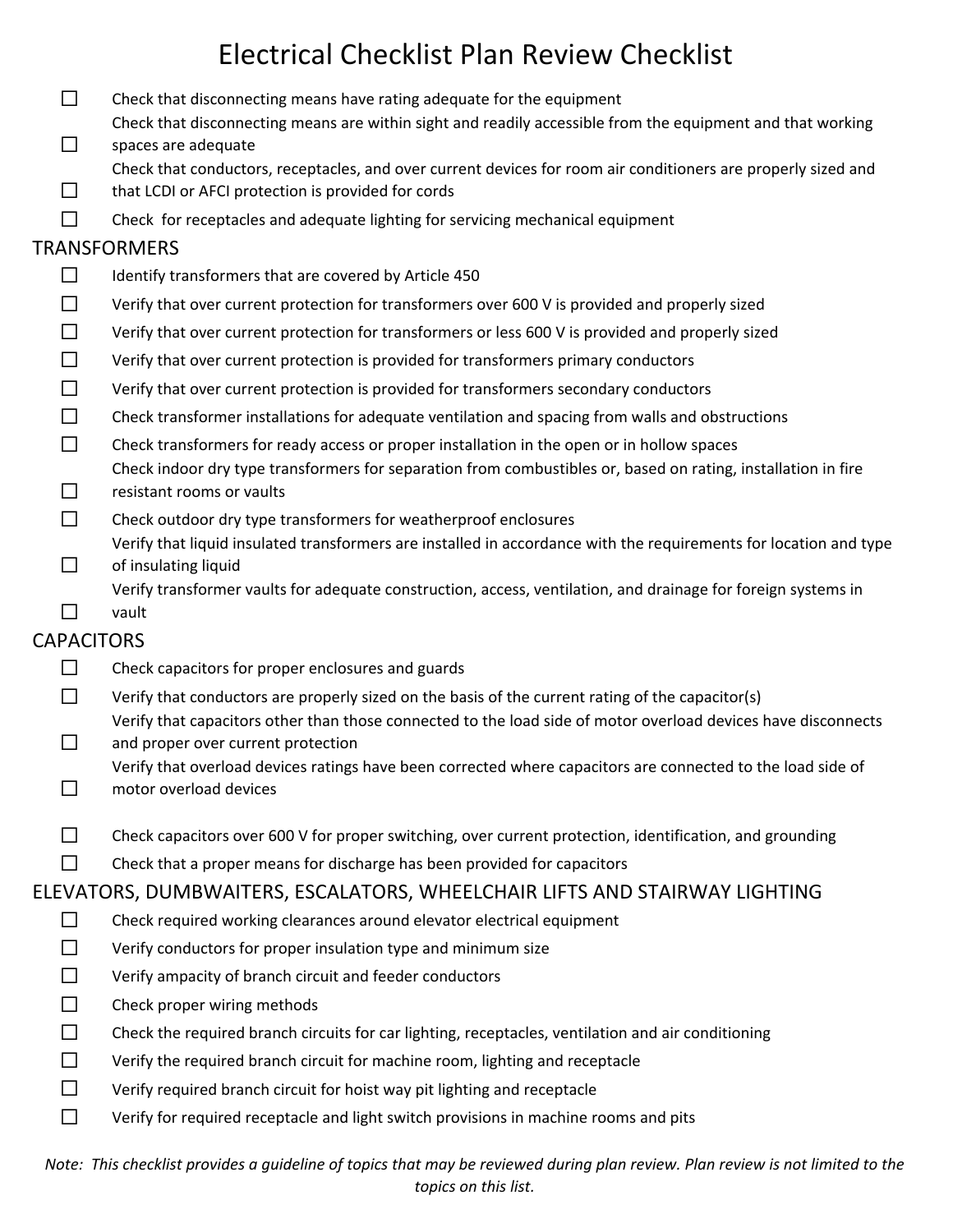- ☐ Verify that only elevator associated wiring is installed in hoist ways and machine rooms
- $\Box$  Check elevator machine disconnecting means for type, operation, and location
- $\Box$  Check disconnecting means for car lighting, receptacles and ventilation
- $□$  Verify disconnecting means for car heating and air conditioning
- $\Box$  Verify over current protection for proper rating and coordination
- $\Box$  Verify that only permitted equipment is located in machine rooms
- ☐ Verify GFCI receptacles on car tops and pits and GFCI protection for receptacles in machine rooms
- $\Box$  Check operation of elevator machine disconnecting means where emergency or standby power is provided

#### ELECTRIC VEHICLE CHARGING SYSTEMS

- ☐ Verify that all associated equipment, materials, devices and fittings are listed or labeled
- ☐ Verify the rating of branch circuit and feeder over current devices
- $□$  Check that a personal protection system has been provided
- $\Box$  Check the location of disconnecting means rated 60 amp or 150 v to ground
- $□$  Verify the necessity and amount of ventilation for indoor charging locations

### EMERGENCY SYSTEMS

- □ Determine the applicability of Article 700
- ☐ Verify equipment for suitability for approval
- $□$  Verify load calculations, that system capacity is adequate Verify that systems capacity is adequate for any nonemergency loads it feeds or that automatic selective load
- ☐ pickup and load shedding and provided Verify that power sources are suitable and capable of supplying the load within 10 seconds and maintaining the
- $\Box$ load for at least 1 1/2 hours
- ☐ Verify that generator, if used, have on site fuel adequate for at least 2 hours of operation and that fuel pumps, if any, are supplied by emergency power
- Verify that unit equipment, if used, is fixed in place and connected to the same circuit that supplies normal
- ☐ lighting to the area, ahead of any local switches
	- Verify that transfer equipment is automatic, identified for emergency use, equipped with means for bypass
- ☐ electrically operated, and mechanically held
- $□$  Verify that transfer equipment supplies only emergency loads
	- Verify that emergency wiring is entirely independent of other wiring, except as specifically permitted for
- $\Box$ common enclosures, fixtures, and boxes Verify that emergency feeder circuits and equipment in high rise buildings and assembly occupancies of over
- ☐ 1000 persons have suitable fire protection
- $□$  Verify that emergency branch circuits supply only emergency loads
- ☐ Verify that power to emergency lighting in areas served by HID fixtures is maintained until normal illumination is restored
- Verify that emergency lighting equipment is arranged so that an area will not be left in total darkness by the
- ☐ failure of a single lighting element
- $\Box$  Verify that emergency lighting is supplied automatically on failure of the normal lighting element
- ☐ Verify that all emergency systems over current devices are selectively coordinated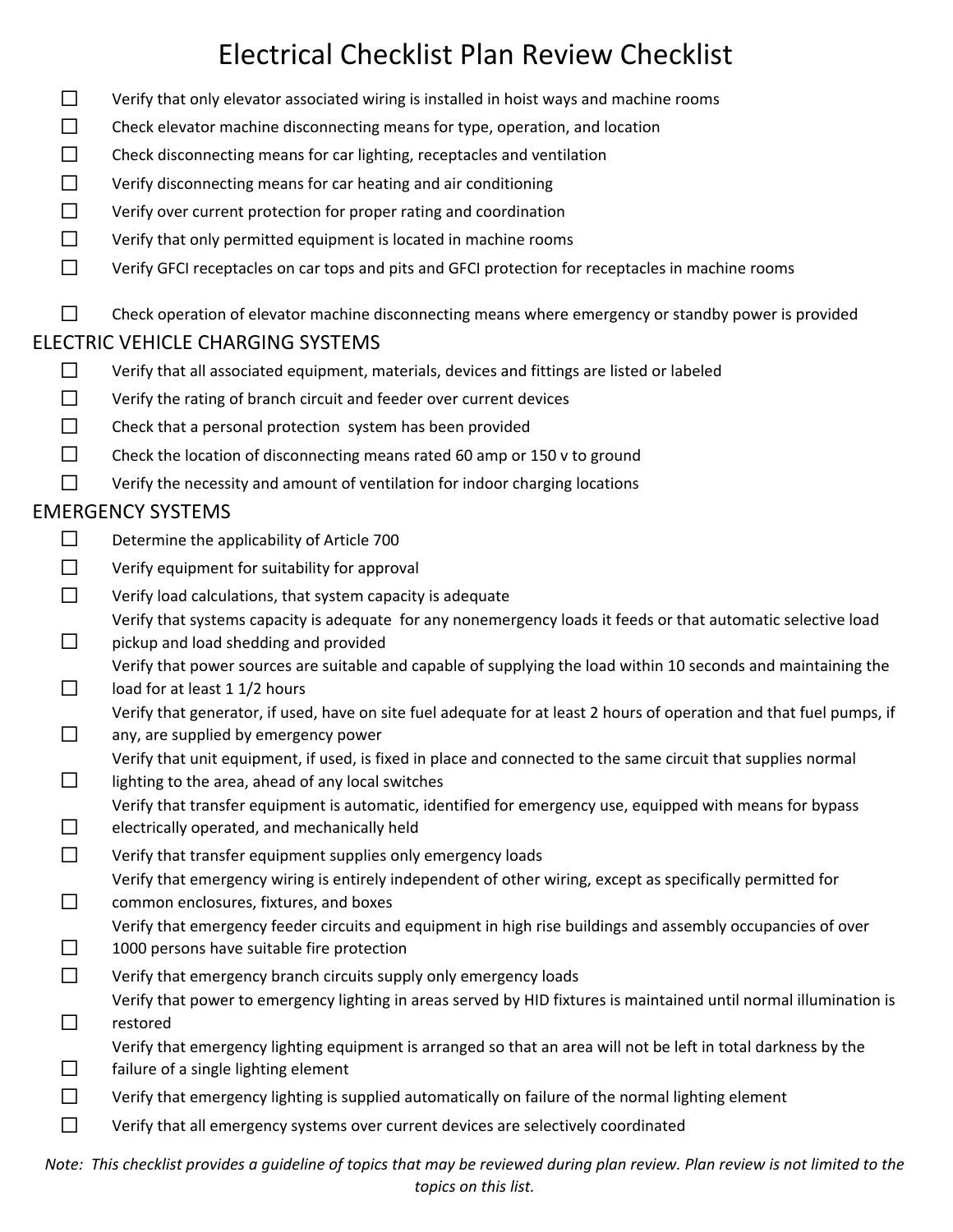□ Check for compliance with NCSBC, NFPA 110 and other applicable building codes

## LEGALLY REQUIRED STANDBY SYSTEMS

- $\Box$  Determine the applicability of Article 701
- ☐ Check equipment for suitability for approval
- $□$  Verify load calculations, that system capacity is adequate
- ☐ Verify that systems capacity is adequate for any optional standby loads it feeds or that automatic selective load pickup and load shedding and provided
	- Verify that power sources are suitable and capable of supplying the load within 60 seconds and maintaining the
- ☐ load for at least 1 1/2 hours
- ☐ Verify that generator, if used, have on site fuel adequate for at least 2 hours of operation
- Verify that unit equipment, if used, is fixed in place and connected to the same circuit that supplies normal
- ☐ lighting to the area, ahead of any local switches Verify that transfer equipment is automatic, identified for standby use, equipped with means for bypass
- ☐ electrically operated, and mechanically held Check wiring for compliance with the general requirements of Chapters 1 through 4 of NEC (Separation of
- ☐ standby wiring from other general wiring is not required)
- $□$  Verify that all legally required standby system over current devices are selectively coordinated

## OPTIONAL STANDBY SYSTEMS

- $\Box$  Determine the applicability of Article 702
- $\Box$  Check equipment for suitability for approval
- ☐ Verify that transfer equipment is suitable for the intended use and capacity
- Check wiring for compliance with the general requirements of Chapters 1 through 4 of NEC (Separation of
- ☐ standby wiring from other general wiring is not required)

## FIRE PUMPS

- ☐ Determine the applicability of Article 695
- $\Box$  Check equipment for listing
- $□$  Verify that a reliable source of power is provided
- ☐ Verify that continuity of power is ensured and supervised
- □ Verify that transformers, other than utility or service transformers, are properly sized and protected ☐ Verify that supply wiring is routed outside of building or is otherwise protected against damage and is independent of other wiring
- $\Box$  Verify that appropriate wiring methods are used for power and control wiring
- $\Box$  Check equipment for appropriate locations and mounting

## CLASS I LOCATIONS

- ☐ Confirm the classification of areas, including class, division or zone and group
- $\Box$  Verify the suitability of the wiring methods being used
- ☐ Verify that seals are located as required
- $\Box$  Check material used for flexible connections, such as explosion proof flex and flexible cords for suitability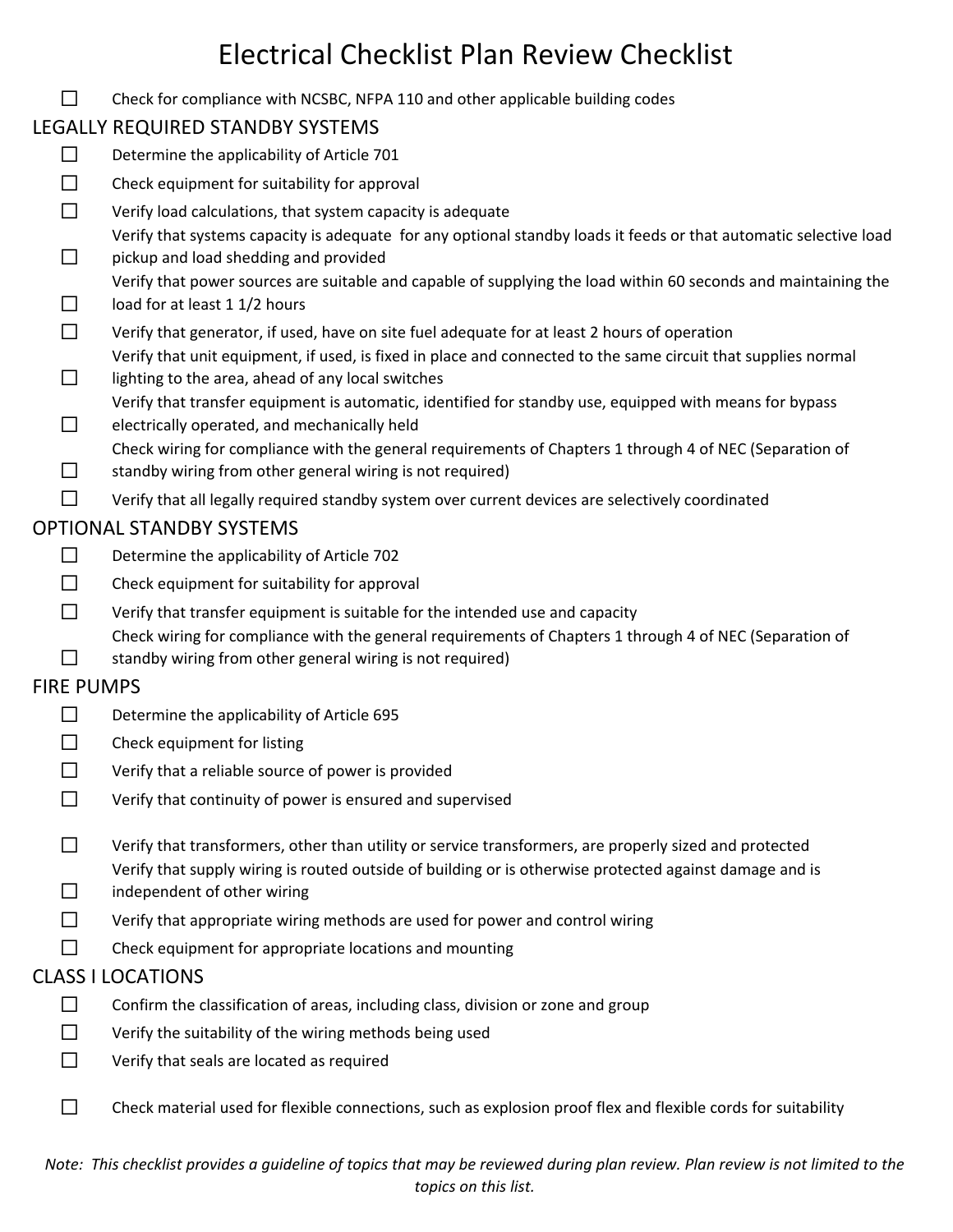- $\Box$  Check flexible cord connections and receptacles for suitability ☐ Verify that equipment temperature markings are not greater than the ignition temperature of the gases or vapors involved ☐ Verify equipment such as motors, transformers, concurrent devices, switches and controllers, luminaries, heaters, and appliances for proper ratings ☐ Verify for adequate grounding and bonding paths to the point of grounding for the supply disconnecting means of the building or applicable separately derived systems  $\Box$  Check for multiwire branch circuits in the classified area CLASS II LOCATIONS  $\Box$  Confirm the classification of areas, including class, division or zone and group  $□$  Verify the suitability of the wiring methods being used  $\Box$  Verify that seals are located where required, unless raceway arrangements preclude the requirement for seals ☐ Verify that equipment temperature markings are not greater than the ignition temperature of the dusts involved  $\Box$  Verify materials used for flexible connections, including flexible cords for suitability  $\Box$  Verify flexible cord connectors and receptacles for suitability ☐ Verify that equipment such as motors, transformers, overcurrent devices, switches and controllers, luminaries, heaters and appliances for proper ratings ☐ Verify adequate grounding and bonding paths to the point of grounding for the supply disconnecting means of the building or applicable separately derived system
	- $\Box$  Check for multiwire branch circuits in the classified area

### CLASS III LOCATIONS

- $\Box$  Confirm the classification of area, including class and division
- $□$  Verify the suitability of the wiring methods being used
- $□$  Verify materials used for flexible connections for suitability
- $\Box$  Verify flexible cord connections and receptacles for suitability
- $\Box$  Verify that equipment operating temperatures are acceptable for the conditions
- Verify equipment such as motors, transformers, overcurrent devices, switches and controllers, luminaries,
- $\Box$ heater and appliances for proper ratings
	- Verify for adequate grounding and bonding paths to the point of grounding for supply disconnecting means of
- ☐ the building of applicable derived system
- $\Box$  Verify installations of crane, hoists, and battery chargers for appropriate location and installation

### COMMERCIAL GARAGES

- $\Box$  Confirm the applicability of Article 511
- $\Box$  Identify the extent and division of the Class I areas
- $\Box$  Verify that suitable wiring methods are used within Class I areas
- $\Box$  Verify that seals are located, installed, and sealed as required in 501.15
- ☐ Verify that suitable wiring methods and equipment are used where installed above Class I areas
- ☐ Verify that receptacles have GFCI protection where required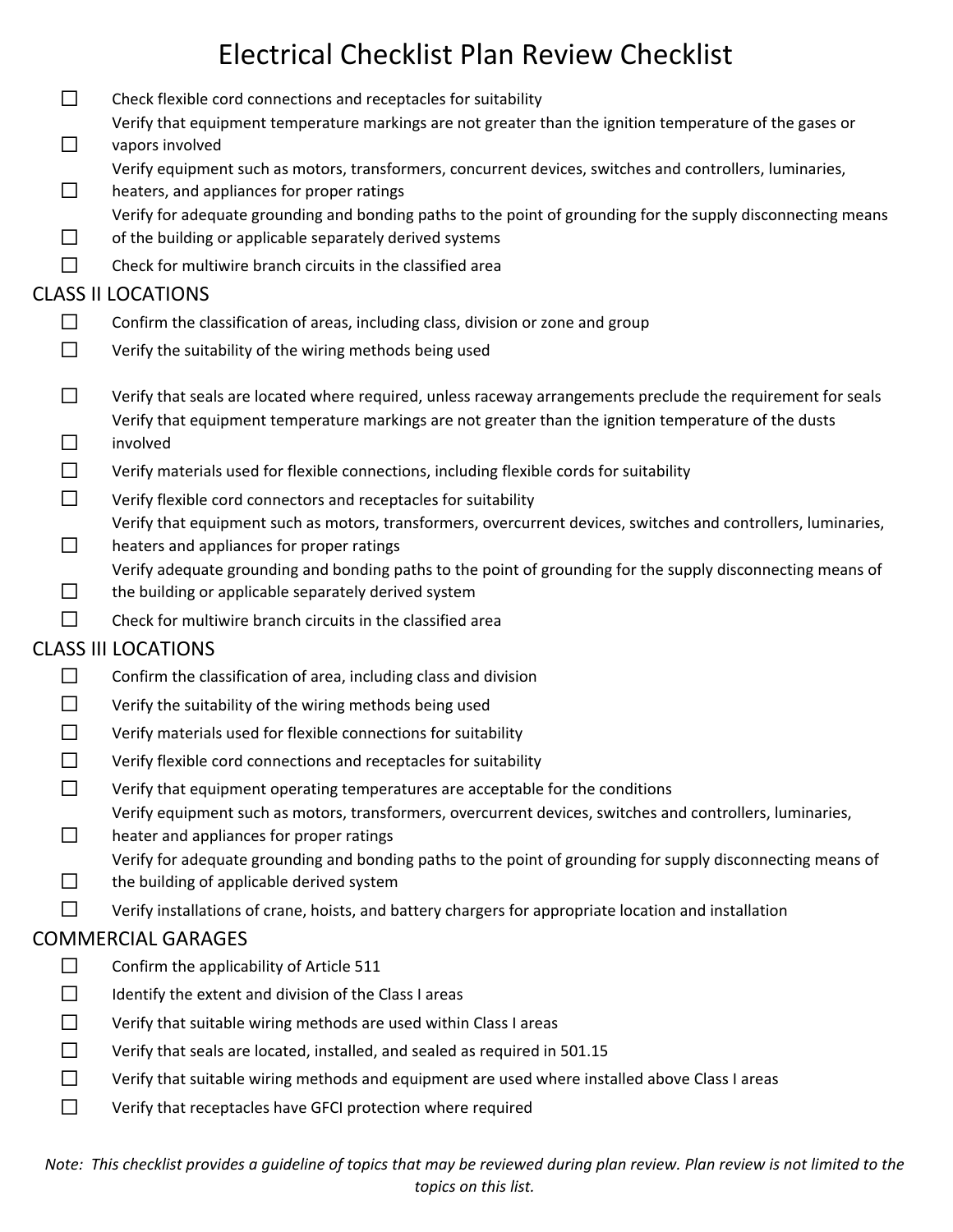- ☐ Verify that battery chargers are not located in classified areas
- ☐ Verify that connectors for ELECTRIC VEHICLE CHARGING equipment are not located in Class I locations

### AIRCRAFT HANGERS

- $\Box$  Confirm the applicability of Article 513
- $\Box$  Identify the extent and division of the Class I areas
- ☐ Verify that suitable wiring methods are used within and below Class I areas
- ☐ Verify that suitable wiring methods and equipment are used in classified areas of the hangar
- $\Box$  Verify that seals are located in accordance with 501.15
- ☐ Verify battery chargers are not located within the Class I Locations

#### MOTOR FUEL DISPENSING FACILITIES

- $\Box$  Confirm the applicability of Article 514
- $\Box$  Identify the extent and division of Class I areas
- ☐ Verify that suitable wiring methods and equipment are used within and below Class I areas
- $\Box$  Verify that suitable wiring methods and equipment are used above classified areas
- $\Box$  Verify that seals are located at dispensers and in accordance with 501.15
- Verify that circuits and emergency disconnecting means are provided and that they disconnect all circuit
- $\Box$ conductors, including any grounded conductors
- $□$  Verify that means to disconnect all voltage sources, including feedback voltages are provided

#### BULK STORAGE PLANTS

- $\Box$  Confirm that applicability of Article 515
- $\Box$  Identify the extent and division of the Class I areas
- ☐ Verify that suitable wiring methods and equipment are used within and below Class I areas
- ☐ Verify that suitable wiring methods and equipment are used above Class I areas
- ☐ Verify that seals are located in accordance with 501.15
- $\Box$  Verify that dispensing areas comply with Article 514

#### SPRAY APPLICATION, DIPPING AND COATING PROCESSES

- $\Box$  Confirm the applicability of Article 516
- $\Box$  Identify the extent and division of the Class I and Class II areas
- $\Box$  Identify the extent of any areas that are unclassified due to interlocks and ventilation
- ☐ Verify that suitable wiring methods and equipment are used within the Class I areas
- $\Box$  Verify that suitable wiring methods and equipment are used above and below classified areas
- $\Box$  Verify that seals are located in accordance with 501.15

#### ASSEMBLY OCCUPANCIES

- $\Box$  Determine the applicability of Article 518
- $\Box$  Verify that wiring methods are suitable for the occupancy and fire rating of the area
- ☐ THEATRES AND AUDIENCE AREAS OF MOTION PICTURE STUDIOS
- $\Box$  Review definitions and determine the applicability of Article 520.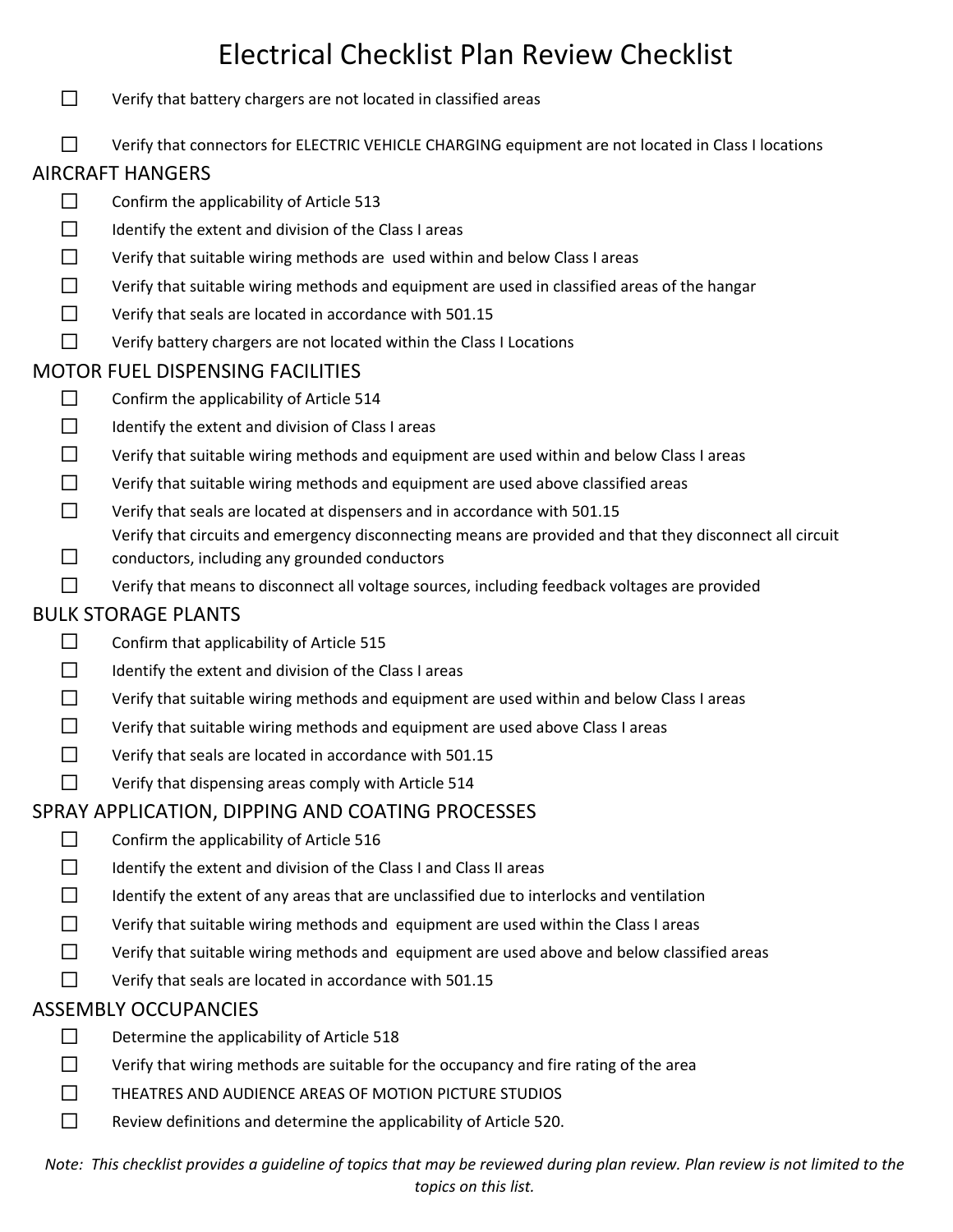|          | LICCUTCAI CHCCKIIJUT IAH INCVICW CHCCKIIJU                                                                                                                                                                                |  |  |  |
|----------|---------------------------------------------------------------------------------------------------------------------------------------------------------------------------------------------------------------------------|--|--|--|
| $\sqcup$ | Verify that wiring methods are suitable for the occupancy and fire rating of the area                                                                                                                                     |  |  |  |
| $\Box$   | Check for compliance with raceway fill requirements                                                                                                                                                                       |  |  |  |
| □        | Check fixed stage switchboards for suitability                                                                                                                                                                            |  |  |  |
| $\Box$   | Check stage switchboard feeders for type and capacity                                                                                                                                                                     |  |  |  |
| ⊔        | Check fixed stage equipment other than switchboards for suitability and compliance with specific requirements<br>for the equipment type                                                                                   |  |  |  |
| ΙI       | Check portable switchboards on stage for proper supply, overcurrent protection, construction, and feeders<br>Check portable stage equipment other than switchboards for appropriate construction, conductors, protection, |  |  |  |
| $\Box$   | and appropriate listings                                                                                                                                                                                                  |  |  |  |
|          | Verify that dressing rooms are equipped with switches and pilot lights for lights and receptacles adjacent to<br>mirrors                                                                                                  |  |  |  |
| П        | Verify that all metal raceways, metal sheathed cables, and metal frames of equipment are grounded                                                                                                                         |  |  |  |
|          | <b>AGRICULTURAL BUILDINGS</b>                                                                                                                                                                                             |  |  |  |
|          | Determine the applicability of Article 547                                                                                                                                                                                |  |  |  |
| ΙI       | Check wiring methods for suitability for the occupancy and conditions for protection from physical damage                                                                                                                 |  |  |  |
| $\Box$   | Verify that equipment that is required to be grounded is grounded by copper equipment grounding conductors.                                                                                                               |  |  |  |
|          | Verify that any equipment grounding conductors installed underground are insulated or covered copper                                                                                                                      |  |  |  |
| $\Box$   | Check switches, circuit breakers, controllers and the like for enclosures suitable for the conditions                                                                                                                     |  |  |  |
|          | Verify that lighting fixtures are installed to minimize the entry of dust and water and that fixtures exposed to<br>damage are supplied with guards                                                                       |  |  |  |
|          | Verify that the arrangement of service equipment, distribution equipment, overcurrent protection, and<br>grounding complies with requirements                                                                             |  |  |  |
|          | Verify that an equipotential plane has been provided in concrete floors of livestock containment areas and                                                                                                                |  |  |  |
|          | bonded to electrodes and conductive elements                                                                                                                                                                              |  |  |  |
|          | Verify that GFCI protection has been provided where required                                                                                                                                                              |  |  |  |
|          | RECREATIONAL VEHICLE PARKS                                                                                                                                                                                                |  |  |  |
|          | Review definitions and determine the applicability of Article 551 and Part VI                                                                                                                                             |  |  |  |
|          | Verify that all sites have 20 amp, 125 volt receptacles; at least 20% have 50 amp, 125/250 volt receptacles; and<br>at least have 30 amp, 125 volt receptacles                                                            |  |  |  |
|          | Verify that the voltages of distribution systems are appropriate for sites supplied                                                                                                                                       |  |  |  |
|          | Review load calculations, and check sizing of ratings of transformers, panelboards and feeders                                                                                                                            |  |  |  |
|          | Verify that grounded feeder conductors have the same ampacity as ungrounded conductors.                                                                                                                                   |  |  |  |
|          | Verify that separate equipment grounding conductors extending from a service or secondary distribution system                                                                                                             |  |  |  |
|          | are run to equipment requiring grounding                                                                                                                                                                                  |  |  |  |
|          | Check RV site supply equipment for proper location relative to the vehicle parking stand<br>Check site supply equipment and disconnecting means for proper access, mounting height, working space and                     |  |  |  |
|          | marking                                                                                                                                                                                                                   |  |  |  |
|          |                                                                                                                                                                                                                           |  |  |  |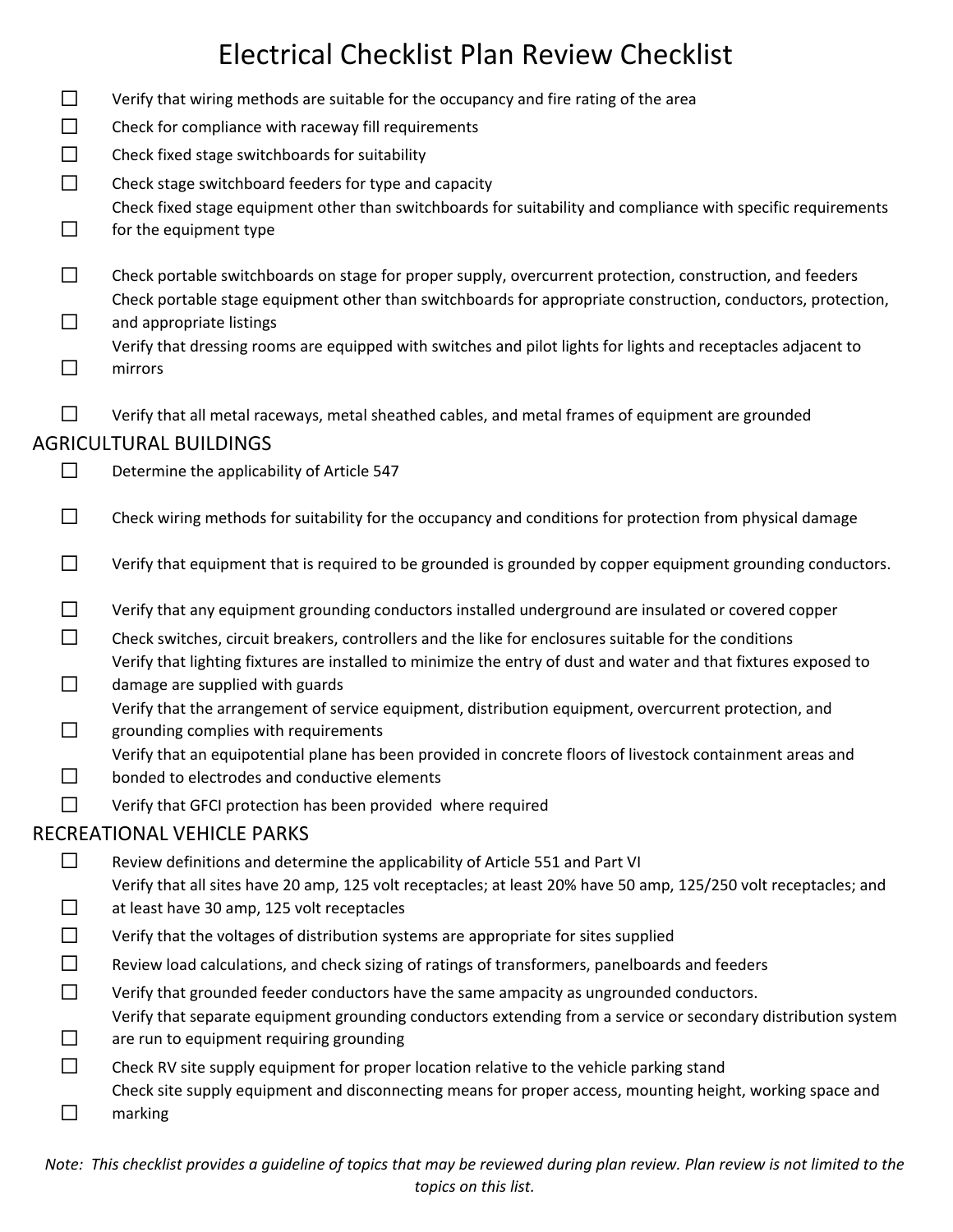### MARINAS AND BOAT YARDS

- ☐ Determine the applicability of Article 555
- ☐ Verify feeder and service calculations for compliance with requirements
- ☐ Verify that wiring methods are suitable for wet locations and that portable power cables, where used, are extra‐ hard‐usage type listed for wet locations and sunlight
- ☐ Verify that service equipment for floating docks or marinas is located adjacent to, but not on or in, the floating structure

Verify that equipment requiring grounding is connected to an insulated copper equipment grounding conductor

- ☐ included with feeders and branch circuits
- $\Box$  Verify that shore power receptacles are of an appropriate grounding type and have appropriate ampere rating Verify that receptacles used for shore power are supplied by individual branch circuits with voltage and current
- ☐ ratings corresponding to the receptacles
- $\Box$  Verify that general use receptacles not used for shore power are GFCI protected
- □ Check wiring in motor fuel dispensing stations for compliance with Article 514

#### PERMANENTLY INSTALLED SWIMMING POOLS

- $\Box$  Review definitions and determine the applicability of Article 680
- □ Check overhead conductors clearances for conformance with requirements
- $\Box$  Check underground wiring for suitability, clearances from pool, and minimum cover requirements
- ☐ Verify that water, metal parts of pool and other nearby electrical equipment and metal parts are bonded to an appropriate equipotential bonding grid, using appropriate methods
- Verify that general user receptacles are not located within 6ft (1.83m) of pool walls and all receptacles within
- ☐ 20ft (6m) of pool walls are GFCI protected Verify that any receptacles closer than 6ft (1.83m) of pool walls are used for equipment, are single, grounded,
- ☐ locking type, and are GFCI protected
- $\Box$  Verify that luminaries and ceiling fans are located so that required clearances are maintained
- $\Box$  Verify that luminaries and ceiling fans are GFCI protected where GFCI is required
- ☐ Verify that switches are located at least 5ft (1.5m) from pool walls or separated from pool by a permanent barrier
- ☐ Verify that metal parts of pools, water and nearby equipment and metal parts are bonded to an appropriate equipotential bonding grid, using appropriate methods
- $\Box$ Verify that all equipment required to be grounded is grounded by insulated copper equipment grounding conductor of the proper size
	- Verify that a disconnecting means is provided accessible, located within sight of pool equipment, and not
- ☐ located within 5ft (1.5m) of pool walls

### SPAS AND HOT TUBS: ALL INSTALLATIONS

- ☐ Check spa and hot tub equipment for suitability for approval Review the checklist for permanent pools for compliance with the applicable provisions of part I or II of Article
- ☐ 680 (modified for indoor instalations)

Verify outlets supplying a self contained spa or hot tub or a packaged spa or hot tub assembly for integal or

- ☐ separately provided GFCI proction
- ☐ Verify compliance with requirements for disconnecting means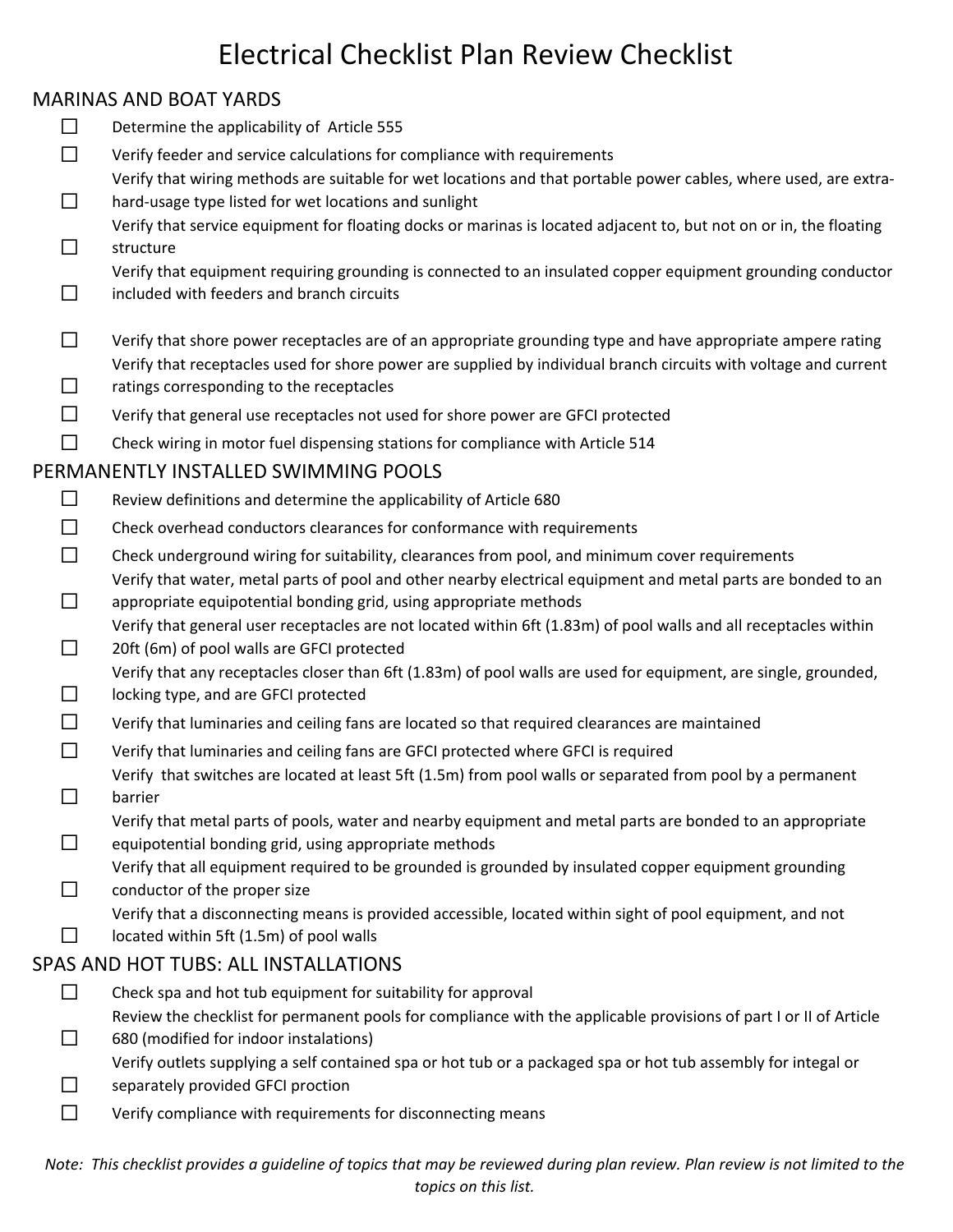### SPAS AND HOT TUBS: INDOOR INSTALLATIONS ONLY

- ☐ Verify that at least one GFCI protected receptacle on a general purpose branch circuit is located between 5ft and 10ft (1.5m and 3.0m) of the walls of the spa or hot tub
- $\Box$  Verify that any receptacles used to supply power to a spa or hot tub are GFCI proctected
- Verify that luminaries and paddle fans are spaced as required from spa or hot tub walls and above maximum
- ☐ water level and that GFCI proctection is provided, as required
- $\Box$  Verify that wall switchesnare located at least 5ft (1.5m) from the inside walls of the spa or hot tub

 $\Box$  Verify that all parts are required to be grounded or bonded are grounded or bonded using appropriate methods

#### FOUNTAINS

☐

- ☐ Review definitions and determine the applicability of Part V of Article 680
- $\Box$  Verify fountain equipment for suitability for approval
- ☐ Verify that fountain equipment has GFCI protection unless supplied through a suitable transformer at 15 volts or less
	- Verify that all parts that are required to be grounded or bonded are grounded or bonded using appropriate
- ☐ methods

Verify that signs installed in fountains are GFCI protected, located more than 5ft (1.5m) from fountain walls, not portable, and otherwise comply with Articals 600 and 250

#### THERAPEUTIC POOLS AND TUBS

Verify that outlets for therapeutic tubs are GFCI protected (separate or integral) unless supplying field

- ☐ assembled tubs rated three phase or over 250 volts
	- Verify that all parts of mtherapeutic tubs that are required to be grounded or bonded are grounded or bonded
- ☐ using appropriate methods
- $\Box$  Verify that all receptacles within 5ft (1.5m) of a therapeutic tub are GFCI proctected
- $\Box$  Verify that all luminaries used in areas of therapeutic tubs are of the totally enclosed type

#### HYDRO MASSAGE BATHTUBS

☐ Verify hydro massage bathtub equipment for GFCI protection ☐ Verify that metal parts required to be bonded are connected together with a minimum 8 AWG solid copper bonding jumper

#### HEALTH CARE FACILITIES

- □ Review definitions and determine the proper classification of the areas Verify that insulated copper conductors in metal raceways or equivalent cables are used to provide equipment
- ☐ grounding for branch circuits in patient care areas
- $□$  Check for bonding between normal and essential branch circuit panelboards serving any single patient care area  $\Box$ Verify that each general care area patient bed location has at least two (2) branch circuits, one from the normal system and one from the emergency system
- $\Box$  Verify that each general care area patient bed location is provided with a minimum of four (4) receptacles
- □ Check for temper resistant receptacles or covers in the pediatric location of general care areas Verify that each critical care area patient bed location has at least two (2) branch circuits, one from the normal
- ☐ system and one from the emergency system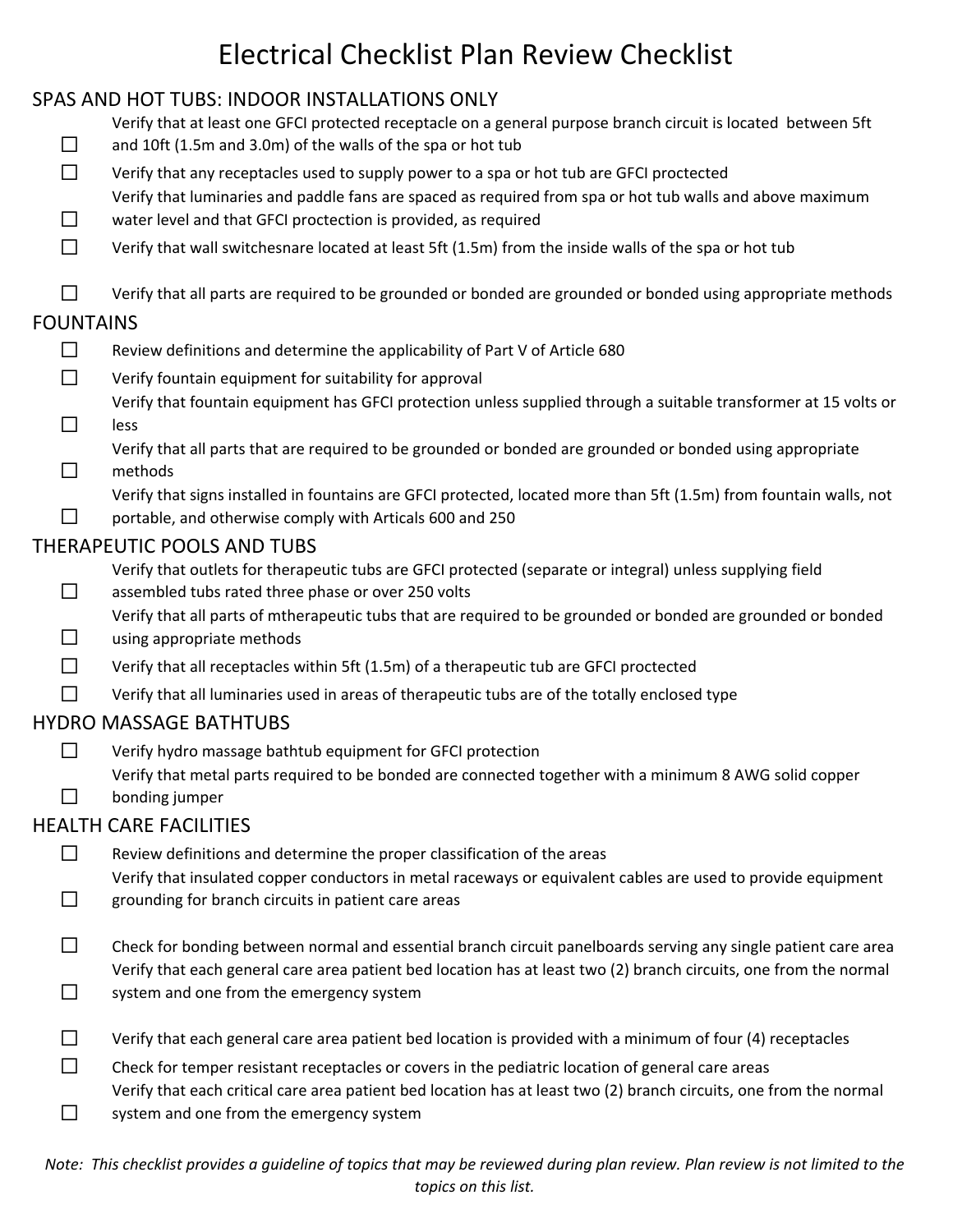|         | Verify that each critical care area patient bed location has at least one receptacle supplied by an emergency    |
|---------|------------------------------------------------------------------------------------------------------------------|
| $\perp$ | circuit dedicated to that bed location                                                                           |
| $\perp$ | Verify that each critical care area patient bed location has at least six (6) receptacles                        |
|         | Verify that at least one receptacle in a critical care area bed location is connected to a branch circuit from a |
| $\Box$  | separate normal or emergency source                                                                              |
|         | Verify that all patient bed location receptacles are hospital grade and that all emergency receptacles are       |

 $\Box$ identified

☐

Check wet locations for protection by GFCI devices or, where interruption cannot be tolerated, use of isolated power systems

### THESE NEXT CHECK LIST ITEMS APPLY TO HOSPITALS & AMBULATORY CARE FACILITIES WITH CRITICAL CARE AREAS

| $\Box$  | Review the essential electrical systems, and verify that emergency and equipment systems are provided                                            |
|---------|--------------------------------------------------------------------------------------------------------------------------------------------------|
| □       | Review the emergency system, and verify that life safety and critical branches are provided                                                      |
|         | Verify load calculations for the essential system, and verify that capacity of power sources and feeders is                                      |
| $\Box$  | adequate                                                                                                                                         |
| □       | Verify that the emergency system wiring (life safety and critical branches) is independent of, and separated<br>from, other wiring and equipment |
|         | Verify that mechanical protection for emergency system wiring is provided by non-flexible metallic raceways or                                   |
| $\perp$ | Type MI cable                                                                                                                                    |
|         | Verify that only those loads that are intended for connection to the life safety branch are supplied by the life<br>safety branch                |
| $\Box$  | Determine whether hazardous (classified) anesthetizing locations exist in the facility                                                           |
| $\Box$  | Verify that appropriate wiring methods and equipment are used in and above hazardous (classified)<br>anesthetizing locations                     |
| □       | Verify that two (2) independent sources are provided for essential electrical system and that the alternative<br>source is suitable              |
| $\Box$  | Verify that power circuits in flammable anesthetizing locations are isolated from other power distribution<br>systems                            |
| □       | Verify that one or more battery powered emergency lighting units are provided in anesthetizing locations                                         |
|         | Verify that supply circuits to X-ray equipment are adequate and supplied through appropriate wiring methods                                      |
|         | and connections                                                                                                                                  |
| $\Box$  | Check location, capacity, and type of disconnecting means of X-ray equipment                                                                     |
| $\Box$  | Verify that supply circuits to X-ray equipment meet minimum ampacity and overcurrent rating requirements                                         |
|         | Verify that enclosures for high voltage parts and non-current carrying metal parts of X-ray equipment are                                        |
| $\Box$  | grounded                                                                                                                                         |
| $\Box$  | Verify that low voltage systems in patient care areas have insulation and isolation equivalent to power<br>distributions systems                 |

|  |  |  |  |  | Check isolated power systems (where installed) for proper installation, features, and conductor identification |
|--|--|--|--|--|----------------------------------------------------------------------------------------------------------------|
|--|--|--|--|--|----------------------------------------------------------------------------------------------------------------|

☐ Verify second level of GFPE where applicable in hospital and other health care facilities

### THESE NEXT CHECK LIST ITEMS APPLY ONLY TO NURSING HOMES AND LIMITED CARE